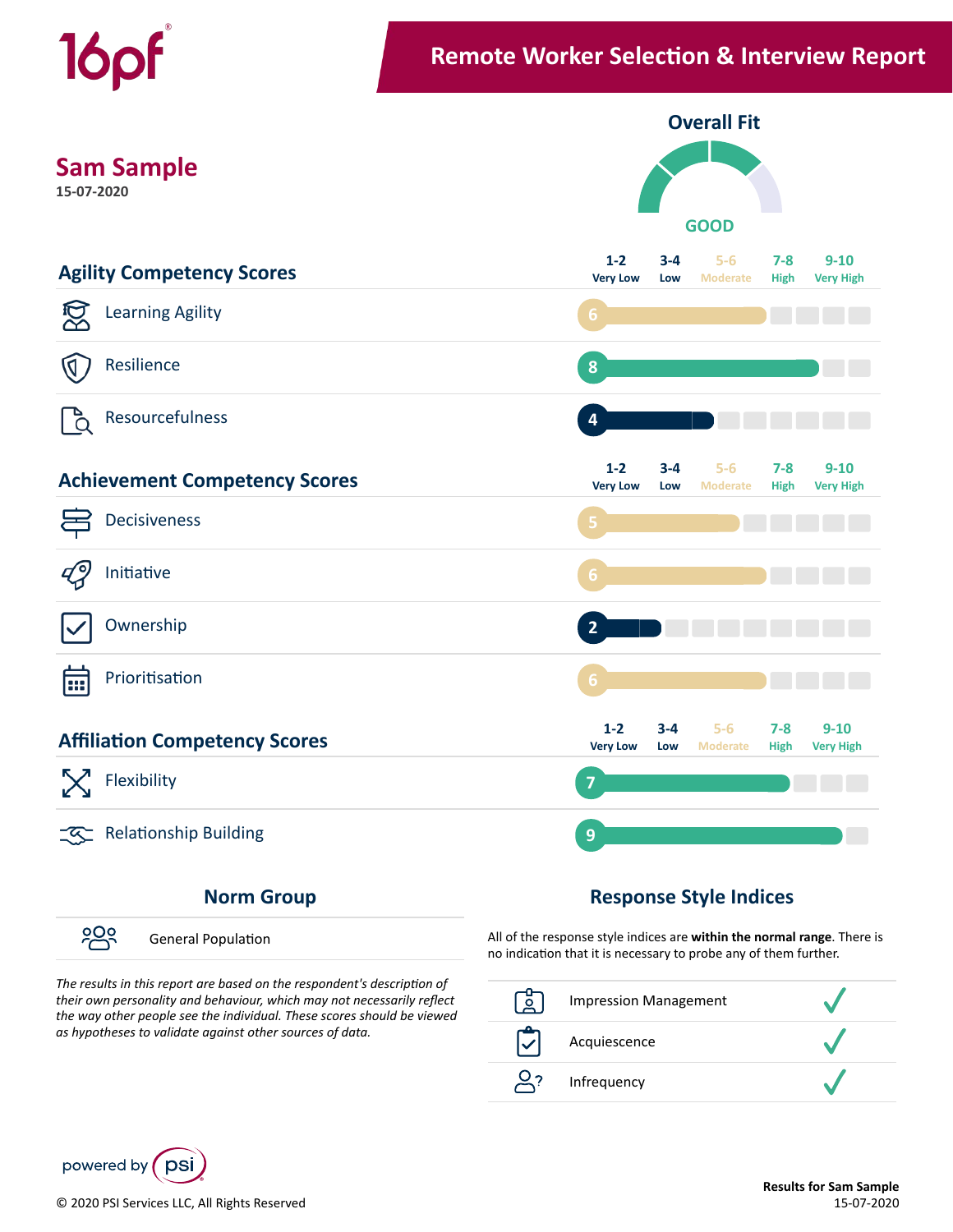## 16pf

## **Remote Worker Selection & Interview Report**

| <b>Agility Competencies</b> | <b>Suggested Interview Probes</b>                                                                                                                                                                                                                   |
|-----------------------------|-----------------------------------------------------------------------------------------------------------------------------------------------------------------------------------------------------------------------------------------------------|
| <b>Learning Agility</b>     | Describe a time when circumstances required you to try a new solution to a<br>problem that you had not used before.<br> 6 <br>٠<br>Describe a situation in which learning something new at work took much longer<br>than you had expected it would. |
| Resilience                  | Describe a time when you were able to remain calm despite serious setbacks or<br>difficulties.<br>8<br>Describe a time you asked for support from others to deal with a challenge.                                                                  |
| Resourcefulness             | Tell me about a time when your predictions or interpretations were not quite on<br>target.<br>4<br>Give me an example of a time when you considered multiple solutions to solve a<br>problem.                                                       |

| <b>Achievement Competencies</b> | <b>Suggested Interview Probes</b>                                                                                                                                                                                                                    |
|---------------------------------|------------------------------------------------------------------------------------------------------------------------------------------------------------------------------------------------------------------------------------------------------|
| <b>Decisiveness</b>             | Tell me about a time when circumstances required you to make a decision<br>independently.<br>Э<br>Tell me about a time when you have decided on a course of action that others did<br>۰<br>not fully agree with.                                     |
| Initiative                      | Tell me about a time when you had an opportunity to make an improvement and<br>you acted quickly on this opportunity.<br>Tell me about a time when you volunteered to participate in a task or project<br>۰<br>outside of your job responsibilities. |
| Ownership                       | Tell me about the most structured, goal-focused work environment you've worked<br>in.<br>Tell me about the last time when you didn't manage to finish a piece of work you<br>started.                                                                |
| Prioritisation                  | Describe a time where you struggled to effectively prioritise your work.<br>Tell me about a time when you successfully prioritised multiple tasks and got<br>×<br>everything done on time.                                                           |